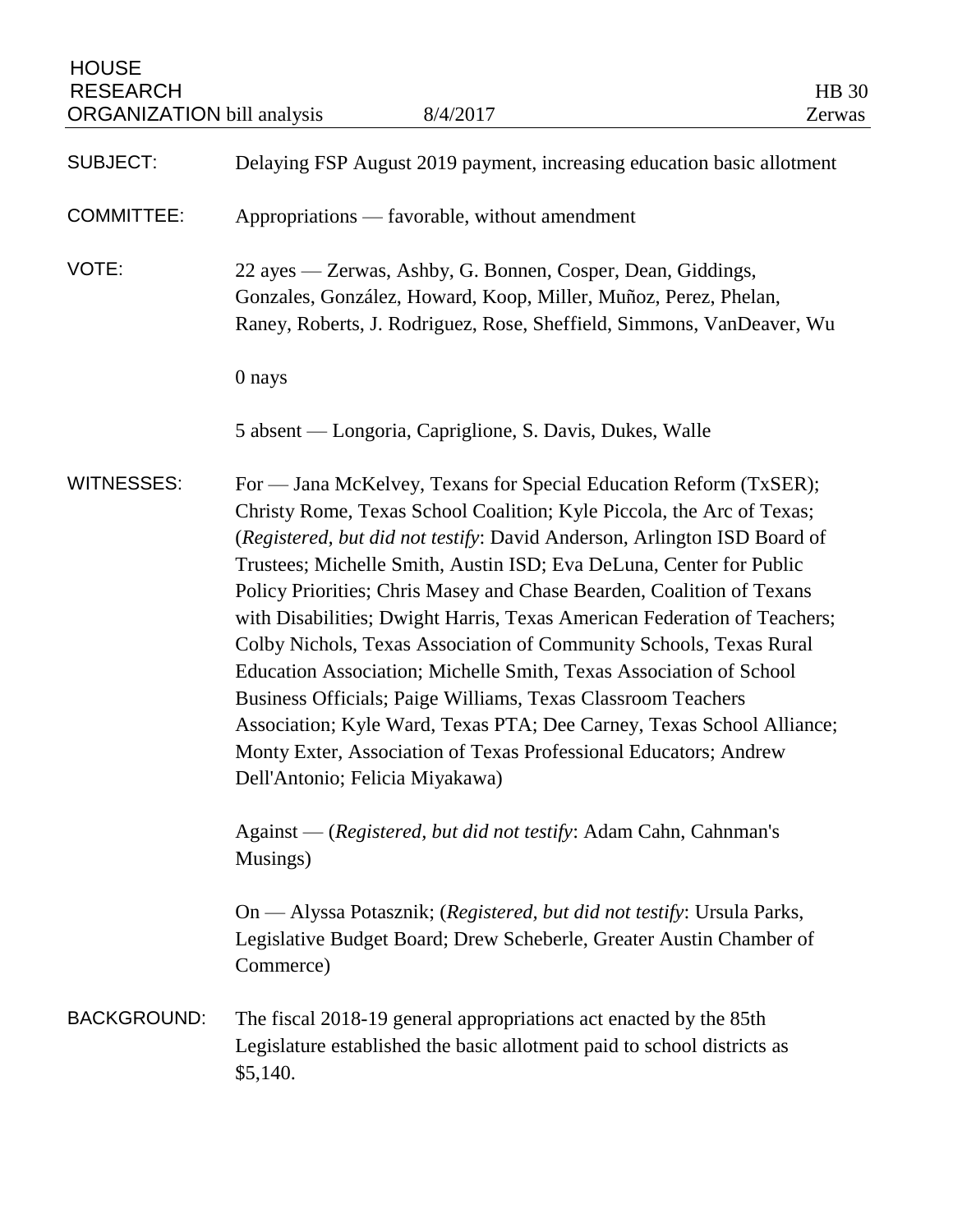## HB 30 House Research Organization page 2

Education Code, sec. 29.018 establishes a grant program to help school districts cover the cost of educating students with disabilities. Districts may apply for grants if they do not receive sufficient funds, including state funds for special education and federal funds, for a student with disabilities to pay for the special education services provided to the student or if they do not receive sufficient funds for all students with disabilities in the district to pay for such services. The commissioner of education is required to adopt rules for the grant program. DIGEST: HB 30 would appropriate from the Foundation School Fund \$963.5 million for each year of fiscal 2018-19 to the Texas Education Agency (TEA) for the Foundation School Program (FSP). The bill would correspondingly reduce the fiscal 2019 appropriation made by the general appropriations act to TEA by \$1.9 billion. It would be the intent of the Legislature that the August 2019 FSP payment to school districts be deferred and made in September 2019. HB 30 would set the basic allotment for each fiscal year of the upcoming biennium at \$5,350, an increase from the \$5,140 basic allotment set in the fiscal 2018-19 general appropriations act. The bill would not take effect unless the 85th Legislature enacted the following during the first called session: • HB 21 by Huberty or another law that improved equity in and reduced the amount of school property tax revenue subject to recapture and increased the state's share of the funding for the FSP; and • a law that authorized the deferral of the August 2019 FSP payment to school districts. TEA would be required to use \$30 million of the appropriation in HB 30 to make grants to school districts and open-enrollment charter schools to help cover the costs of educating students with disabilities. The grants

would have to be made under a current provision in Education Code, sec. 29.018 that establishes the grant program. It would be the intent of the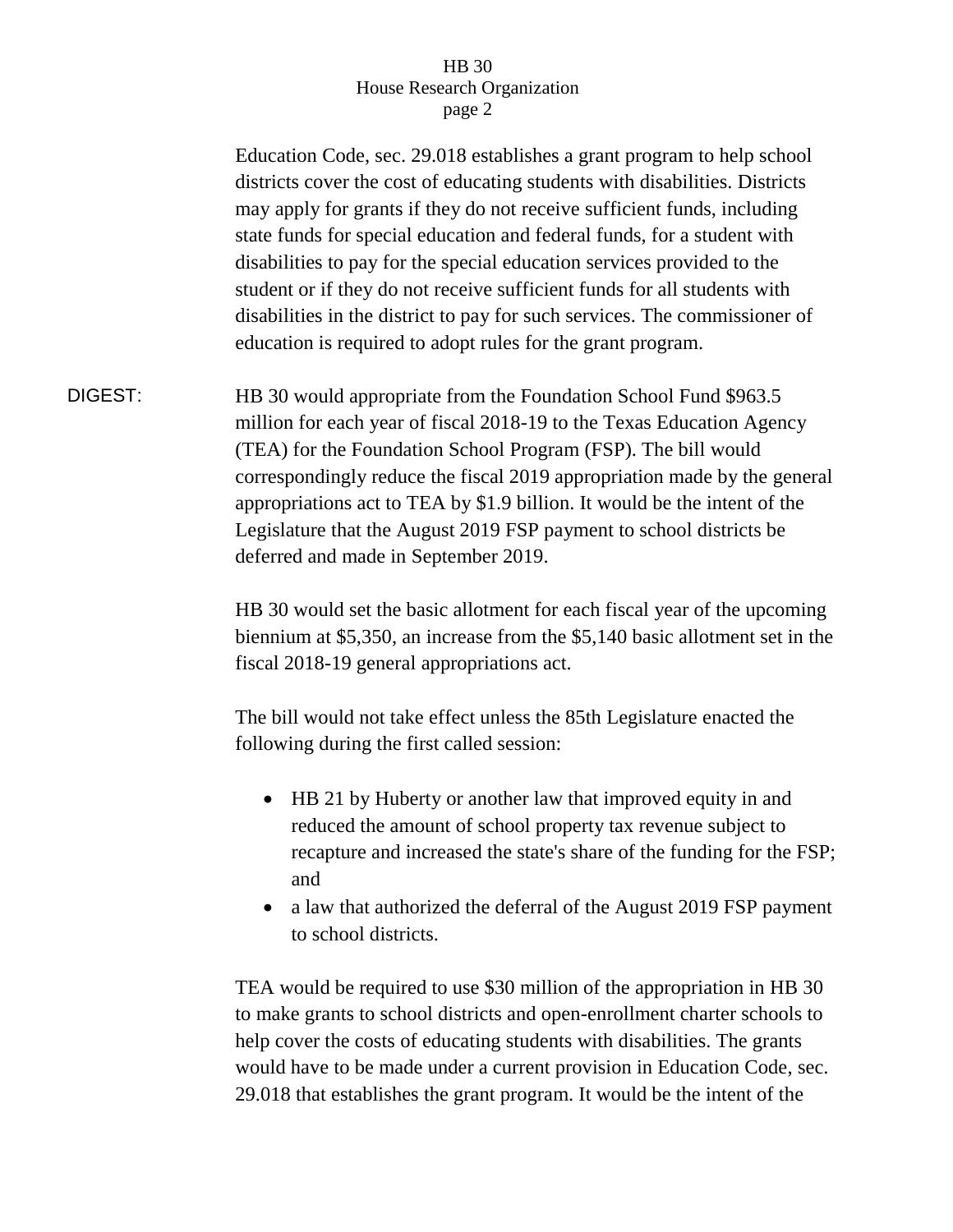### HB 30 House Research Organization page 3

Legislature that uses of the grants include:

school districts and improve funding equity.

SAY:

• fees for educational therapies or support services provided by a practitioner or other provider; • transportation costs necessary for a student to receive educational support services; costs associated with purchasing instructional materials, as defined by Education Code, sec. 31.002; and costs of computer hardware and software and other assistive technology devices to facilitate learning. This bill would take immediate effect if finally passed by a two-thirds record vote of the membership of each house. Otherwise, it would take effect on the 91st day after the last day of the special session. **SUPPORTERS** HB 30 is the funding mechanism that would implement CSHB 21 by Huberty, also on today's calendar. These bills together would increase the state's commitment to public education. By adjusting fiscal 2018-19 appropriations, the bill would allow a deferral of the August 2019 payment to school districts from fiscal 2019 to the next fiscal year, increasing available funds in this biennium to allow an increase in the basic allotment from \$5,140 to \$5,350, as well as other funding increases proposed in CSHB 21. Increasing the basic allotment would help all

> The Legislature has used deferred payments from the Foundation School Fund and other funds previously to increase available revenue in a biennium, and HB 30 would be in that same vein. This would allow the state to increase its share of public education funding and enable school districts to provide higher quality education. HB 30 is a responsible and reasonable way to implement CSHB 21 that would avoid tapping the state's savings account.

> HB 30 would appropriate \$30 million to fund an existing grant program, created in 2009 but never given state funding, to help districts educate students with disabilities. It can be a strain for districts to provide these